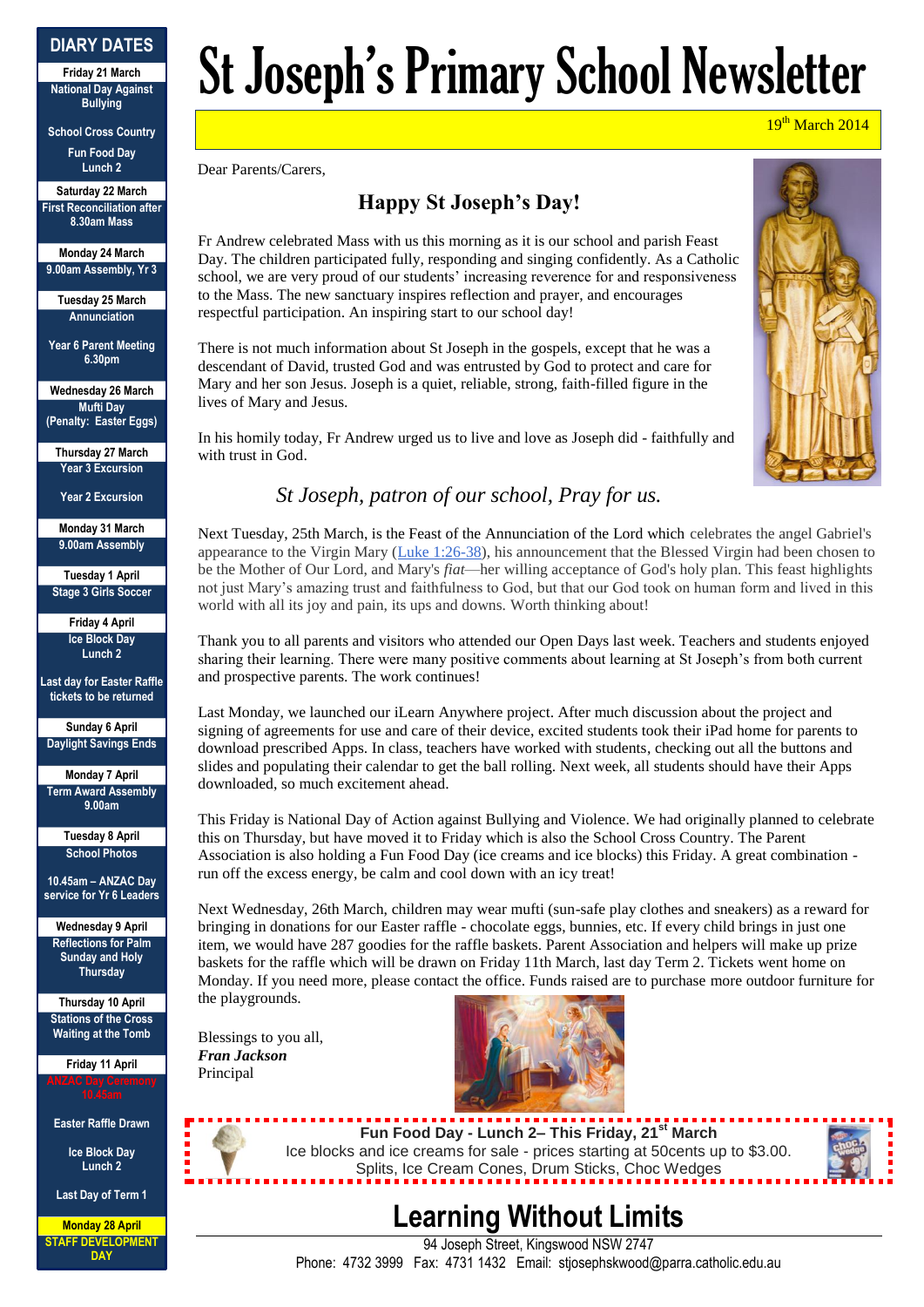# General News…



#### *Cross Country Helpers Needed*

We are in need of helpers for our Cross Country on Friday from 8.45am. If you are able to assist, please contact the office on 4732 3999. Thanks.

#### *School Photo Day – Tuesday 8th April*

Please read the instructions inside the photo envelope carefully. **Both the school and Advancedlife, the photo company, would prefer that payments for school photos be completed online.** Online payments are far more secure than sending cash payments and can be traced through the photo company and also through your own bank. If you make your payment online no envelope is required to be returned to the school.

Please make sure you use the online code which is printed on the front of the photo envelope on the top right hand side. Keep the envelope, along with your receipt number as a record of your online payment. If cash payments are sent to the school and the envelope is lost there is no way to trace it.

**If you do intend to pay by cash or cheque please send it into the school office BEFORE the 8th of April. Send correct money as no change will be issued.** We require cash payments prior to photo day so they can be secured and organised for the smooth running of the day.

**Sibling order envelopes are available by request from the school office.** We appreciate your co-operation to ensure a smooth and successful photo day.

#### *Kiss N Ride*

If you use the Kiss N Ride facility, could you please ensure that you have your child's first name and surname clearly displayed on your car's dashboard or on the front passenger side visor. This will greatly assist the teachers on duty in getting your child promptly to you and will keep the line moving.





#### *Fasting Day*

As part of our school wide preparation for Easter, this Lent we will have two 'Minimal Food Days' – this means no junk food, no packaged food, no treats! Just the basics – a sandwich, fruit, water. It would be great to have as many children and staff as possible participating in this.

Please note that the first Minimal Food Day will now be held on Friday  $28<sup>th</sup>$  March (not Thursday  $27<sup>th</sup>$  March). The second day will be held on Tuesday 1<sup>st</sup> April.

On these days, any money that may have been spent on other food could be donated. This is a great opportunity for the school community to experience abstinence, fasting and almsgiving together. Please note that Friday  $28<sup>th</sup>$  March will no longer be Ice Block Day.



#### *School Uniforms For Sale*

We will be holding another second hand uniform sale at the end of this term. If you have any items you wish to donate, please bring them to the school office. Thank you.

## Community News…



#### *"Melanoma March"*

The Rodziewicz family (Brock, 4CM and Holli 2AA) will be taking part in the Melanoma March this Sunday. If you would like to support this great cause, or find out more information, please click on the following links:

<http://www.melanomamarch.org.au/event/mmnsw2014><https://mmnsw2014.everydayhero.com/au/alison-1>

#### *Joey's Before and After School Care Inc*

Joey's Before and After School Care Inc is a Child Care Benefit approved centre that is located on the school site. They have a flexible, relaxed, program catering to all ages and most interests with staff that are dedicated and caring. They value and encourage family input. Phone 4732 5771. Hours: Monday to Friday (excluding public holidays): 6.30am to 8.30am and 3.00pm to 6.30pm. Special 8.00am service is also available. Vacation Care programs run during school holidays from 7.00am to 6.00pm.

#### *Parish Playgroup*

Parish Playgroup for children not yet at school is held on Mondays at 10.00am in the Parish Hall (Lieberman Room). Parents are welcome to attend our Monday morning assembly, have a cuppa afterwards and then go over to playgroup, or you can just go to Playgroup at 10.00am. We hope to see you there.